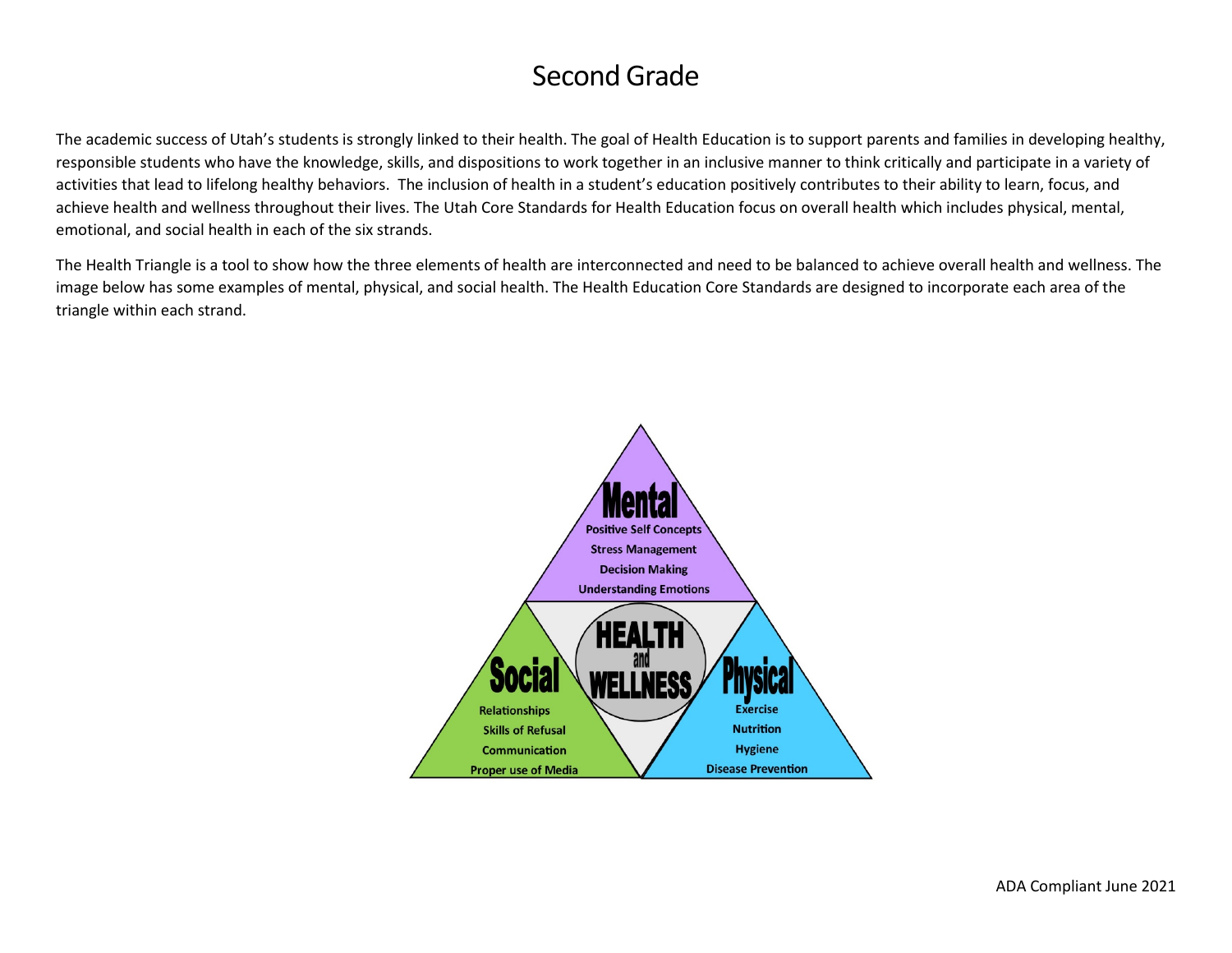# **Strand 1: Health Foundations and Protective Factors of Healthy Self (HF)**

Goal: Students will learn the importance of goal setting, decision-making skills, and social and emotional competence.

# **Standard 2.HF.1**

Set a goal and discuss strategies for meeting the goal.

### **Concepts and Skills to Master**

- Discuss a goal that you have and break it down into steps.
- Create a class goal and have students help you break it down into steps.

### **Critical Background Knowledge**

Standard 1.HF.1: Define goals and explain why setting goals is important.

# **Related Standards: Current Grade Level**

Standard 2.HF.2: Recognize when assistance is needed in making decisions.

**Related Standards: Future Grade Level** 

Standard 3.HF.1: Set a measurable short-term goal and identify people who can help achieve that goal.

# **Standard 2.HF.2**

Recognize when assistance is needed in making decisions

#### **Concepts and Skills to Master**

• Give scenarios and discuss what they would do. If they do not know, then emphasize that sometimes all of us need an expert for assistance.

**Critical Background Knowledge**

Standard 1.HF.2: Explain how to make good decisions and how all decisions can affect self or others.

# **Related Standards: Current Grade Level**

Standard 2.HF.1: Set a goal and discuss strategies for meeting the goal.

Standard 2.SDP.2: Identify personal behaviors that contribute to safe or unsafe use of technology.

Standard 2.SAP.2: Describe the role medications play in wellness and identify what is helpful or harmful.

Standard 2.N.4: Discuss how to clearly say no, leave a situation or interaction, and identify and talk with a trusted adult when feeling uncomfortable, afraid, or unsafe.

**Related Standards: Future Grade Level** 

Standard 3.HF.5: Explain how trusted adults (for example, parent, guardian, relative, teacher, counselor, clergy) are resources for advice and guidance when making decisions.

# **Standard 2.HF.3**

Identify ways to set, recognize, respect, and communicate personal boundaries.

#### **Concepts and Skills to Master**

- Discuss how each person has comfort levels for personal space and how to tell others (e.g., friends, family) your comfort level.
- Discover personal strengths and talents in self and others.
- Respect and appreciate the ways people are similar and different.

# **Critical Background Knowledge**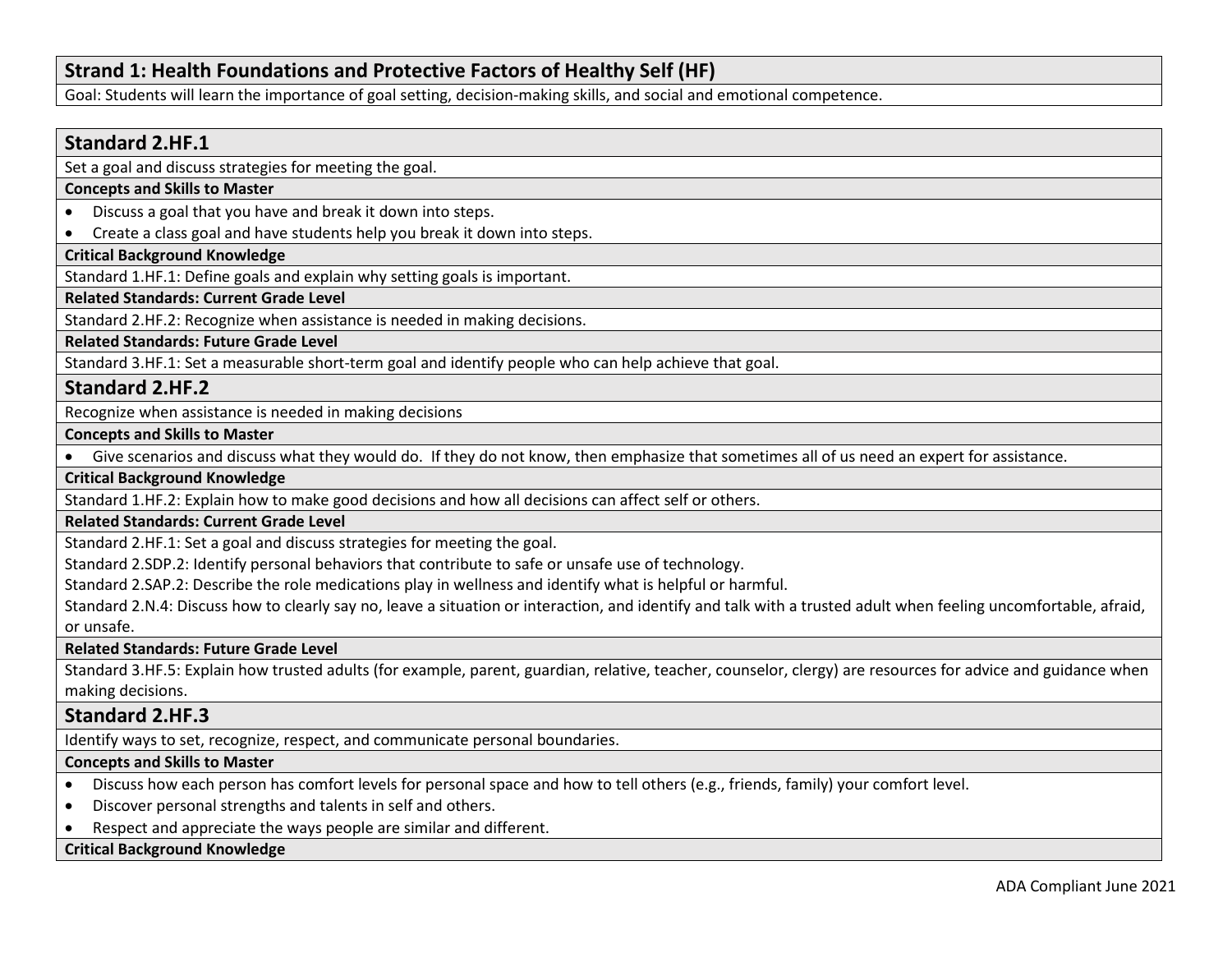Standard 1.MEH.1: Define what bullying is and is not and demonstrate what to say and do if someone is bullying or bothering oneself or others. Compare these actions with kindness.

### **Related Standards: Current Grade Level**

Standard 2.MEH.2: Describe ways to respond to uncomfortable emotions or situations.

Standard 2.SDP.2: Identify personal behaviors that contribute to safe or unsafe use of technology.

Standard 2.HD.2: Discuss how to clearly say no, leave a situation or interaction, and identify and talk with a trusted adult when feeling uncomfortable, afraid, or unsafe.

# **Related Standards: Future Grade Level**

Standard 3.HF.2: Define verbal and nonverbal communication and demonstrate how people communicate in both ways and explain how effective communication resolves conflict.

Standard 3.HF.4: Describe the qualities of a healthy relationship.

# **Standard 2.HF.4**

Practice active-listening skills.

**Concepts and Skills to Master** 

• Teach active listening and have students practice with peers.

• Identify active listener skills (e.g., paraphrasing to understand, nonverbal cues, affirmations).

# **Critical Background Knowledge**

N/A

# **Related Standards: Current Grade Level**

Standard 2.HF.2: Recognize when assistance is needed in making decisions.

#### **Related Standards: Future Grade Level**

Standard 3.HF.2: Define verbal and nonverbal communication and demonstrate how people communicate in both ways and explain how effective communication resolves conflict.

# **Standard 2.HF.5**

Describe characteristics of a good friend.

#### **Concepts and Skills to Master**

- List the qualities that you feel make them a good friend.
- Identify ways for friends to appropriately express feelings to each other.

# **Critical Background Knowledge**

Standard 1.HF.3: Demonstrate how to express gratitude, treat others with kindness, and

#### respect differences.

Standard K.HF.2: Describe how to be a good friend, and how to make a friend.

### **Related Standards: Current Grade Level**

Standard 2.HF.3: Identify ways to set, recognize, respect, and communicate personal boundaries.

#### **Related Standards: Future Grade Level**

Standard 3.HF.3: Describe how to interact with those who are different from oneself and demonstrate ways to treat others with dignity and respect. Standard 3.HF.4: Describe the qualities of a healthy relationship.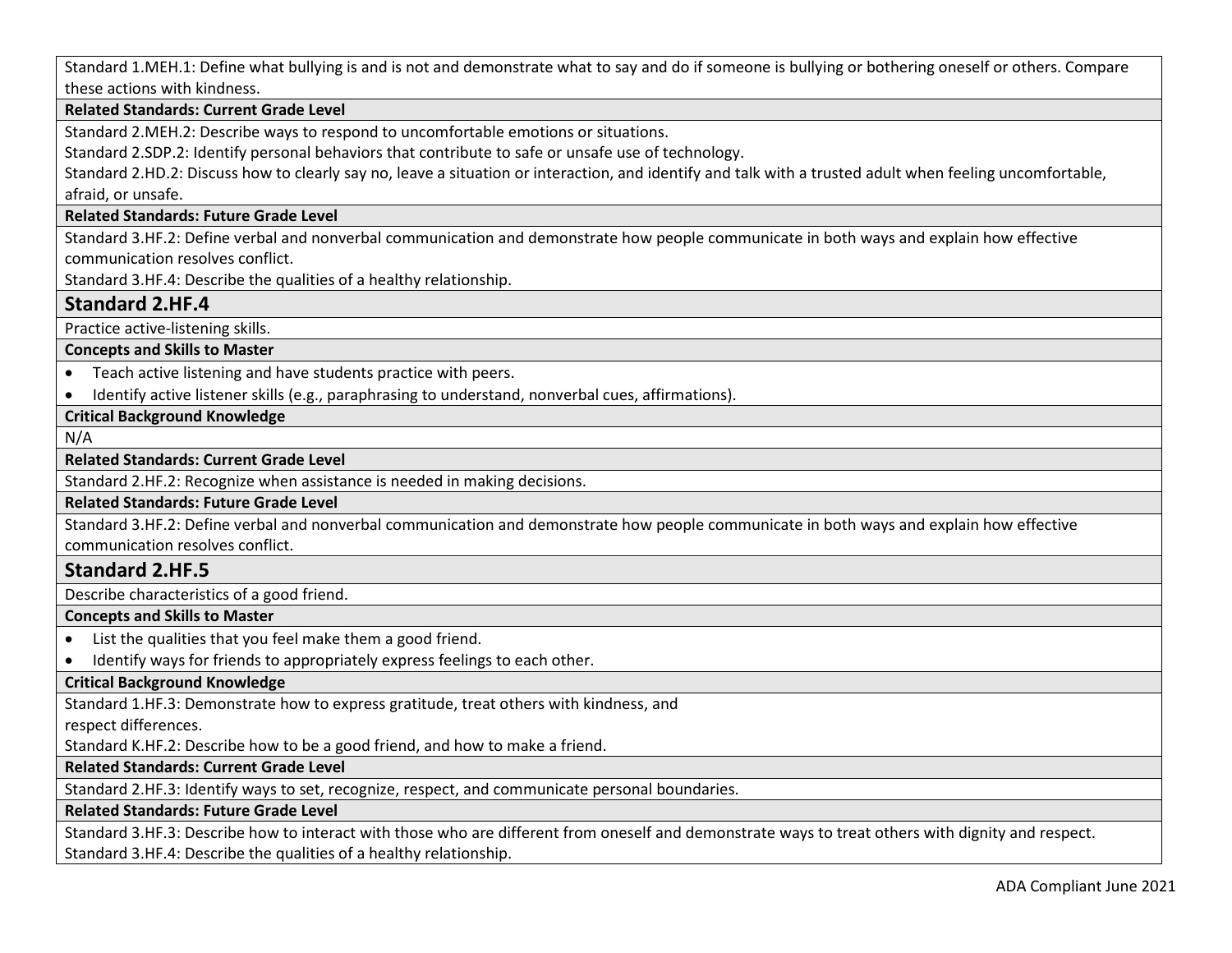### **Academic Language**

**Goal**: The result or achievement toward which effort is directed.

**Personal Boundaries**: Guidelines, rules or limits that a person creates to identify reasonable, safe and permissible ways for other people to behave towards them and how they will respond when someone passes those limits.

See [Health Terms and Law and Policy for Health Education](https://schools.utah.gov/file/79acf6fe-5e26-4f46-9374-116b785e9147) for more details

**Assessment Exemplars** 

Students will be able to create a newspaper ad which is titled Wanted: A Good Friend. They will include at least 10 positive characteristics.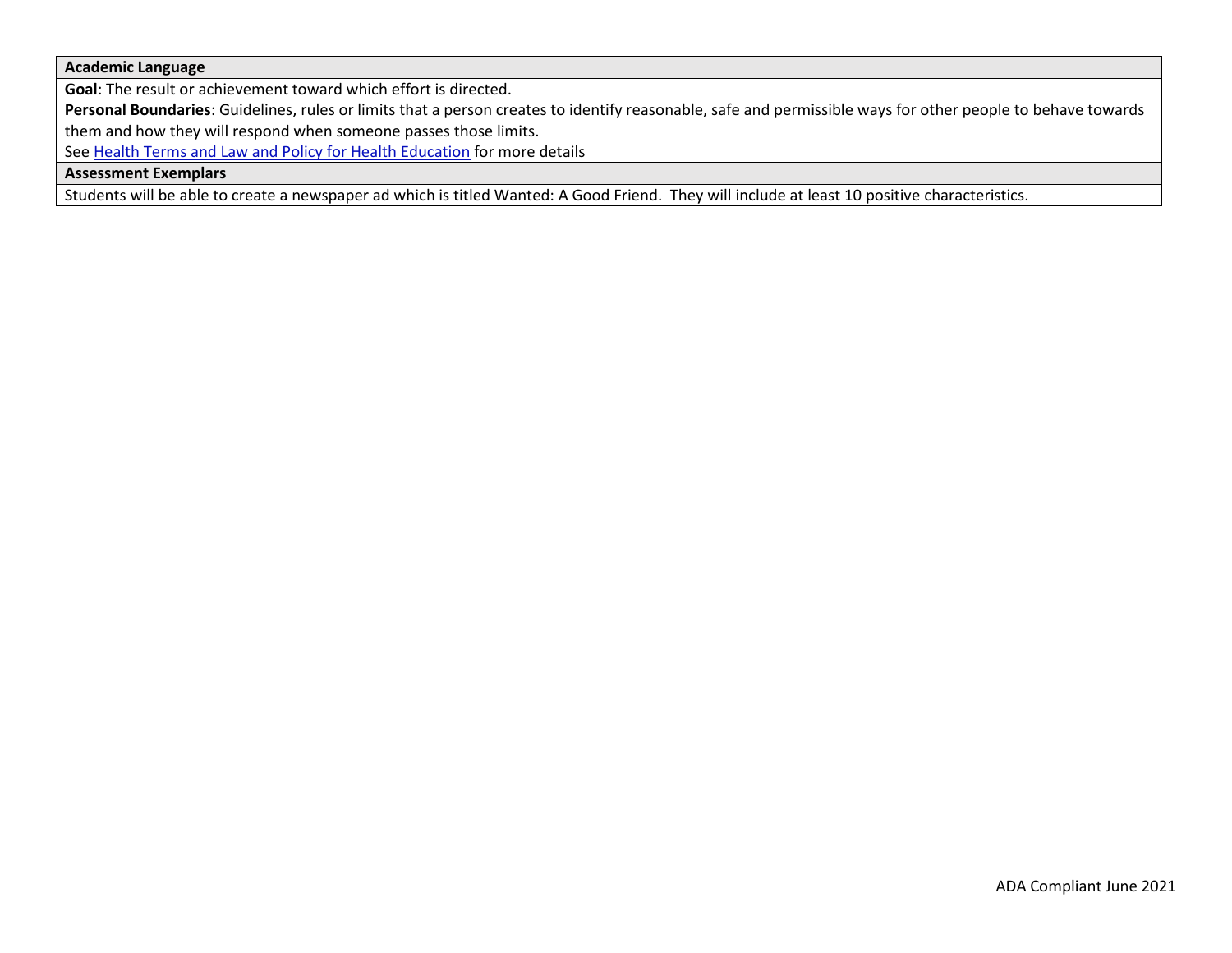# **Strand 2: Mental and Emotional Health (MEH)**

Goal: Students will identify and respond to various emotions in appropriate ways.

# **Standard 2.MEH.1**

Identify the causes of different emotions and practice methods to express emotions appropriately.

#### **Concepts and Skills to Master**

- Discuss how to express a variety of emotions appropriately.
- Identify scenarios that may cause different emotions to arise and how to appropriately handle those emotions.

#### **Critical Background Knowledge**

Standard 1.MEH.1: Define what bullying is and is not and demonstrate what to say and

do if someone is bullying or bothering oneself or others. Compare these actions with kindness.

Standard 1.MEH.2: Demonstrate healthy ways to express needs, wants, and feelings.

**Related Standards: Current Grade Level**

Standard 2.MEH.2: Describe ways to respond to uncomfortable emotions or situations.

Standard 2.MEH.3: Identify trusted adults (for example, parent, guardian, relative, teacher, counselor, clergy) to talk with about emotions.

**Related Standards: Future Grade Level** 

Standard 3.MEH.1: Identify healthy strategies individuals may use to cope with disappointment, grief, sadness, and loss, including talking with a trusted adult

# **Standard 2.MEH.2**

Describe ways to respond to uncomfortable emotions or situations.

**Concepts and Skills to Master** 

Describe uncomfortable feelings you might get and what to do when you get that feeling.

**Critical Background Knowledge**

Standard 1.MEH.2: Demonstrate healthy ways to express needs, wants, and feelings

#### **Related Standards: Current Grade Level**

Standard 2.MEH.1: Identify the causes of different emotions and practice methods to express emotions appropriately.

Standard 2.MEH.3: Identify trusted adults (for example, parent, guardian, relative, teacher, counselor, clergy) to talk with about emotions.

#### **Related Standards: Future Grade Level**

Standard 3.MEH.2: Define positive and negative stress and identify how each type feels. Identify behaviors or ways to alleviate stress.

# **Standard 2.MEH.3**

Identify trusted adults (for example, parent, guardian, relative, teacher, counselor, clergy) to talk with about emotions.

#### **Concepts and Skills to Master**

- Define a trusted adult and their characteristics.
- List names of people students feel meet the criteria of a trusted adult (a minimum of three).

### **Critical Background Knowledge**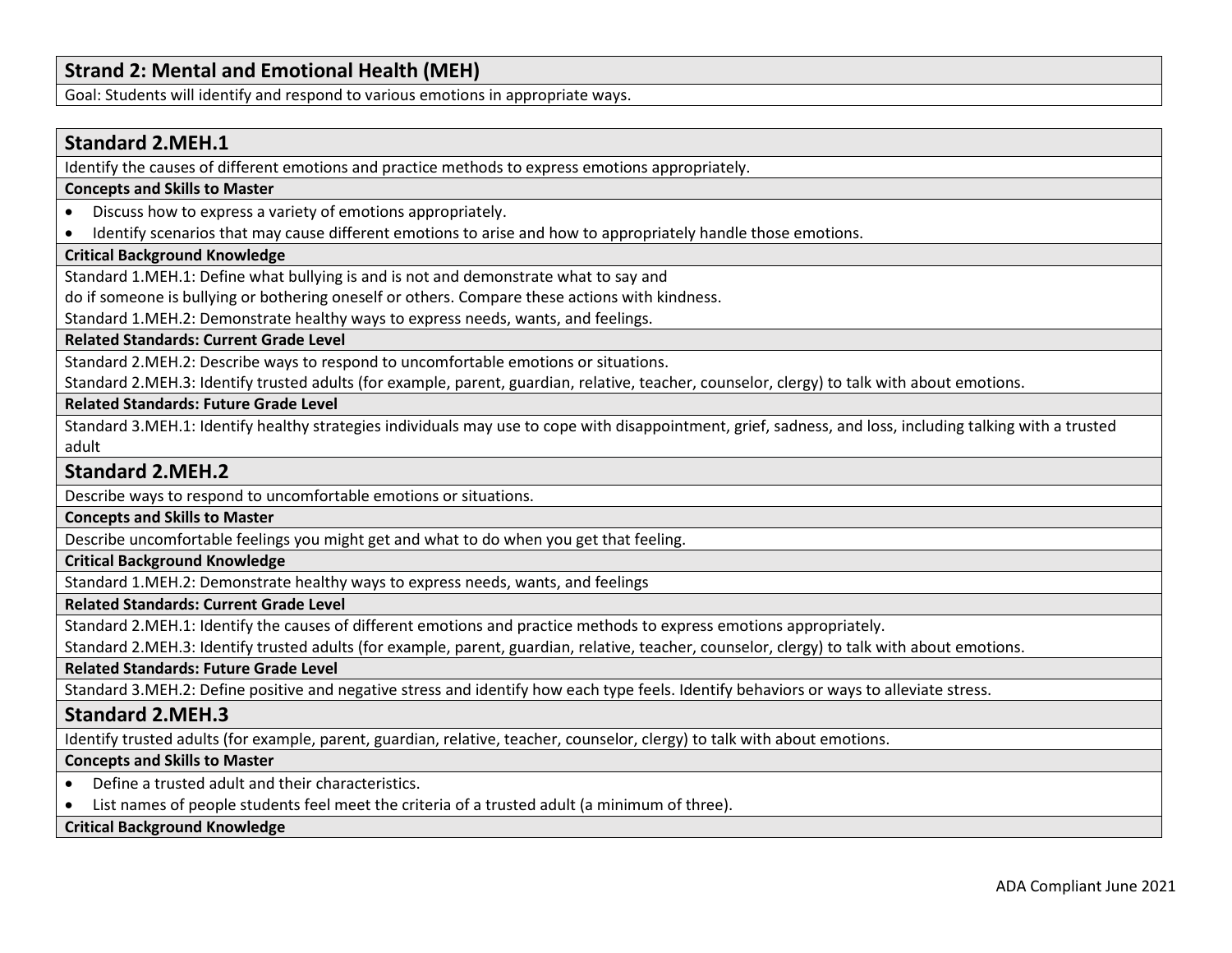Standard K.HF.1: Identify trusted adults (e.g., parent, guardian, relative, teacher, counselor, clergy) and describe how to recognize the characteristics that make them trusted and safe

#### **Related Standards: Current Grade Level**

Standard 2.MEH.2: Describe ways to respond to uncomfortable emotions or situations.

Standard 2.MEH.2: Describe ways to respond to uncomfortable emotions or situations.

# **Related Standards: Future Grade Level**

Standard 3.MEH.1: Identify healthy strategies individuals may use to cope with disappointment, grief, sadness, and loss, including talking with a trusted adult.

Standard 3.MEH.3: Describe how various sources (for example, media, internet, social media, other people) can influence mental and emotional health and identify appropriate ways to respond.

# **Academic Language**

**Coping Skills**: Methods used to deal with stressful situations. These learned skills may help a person face a situation, take action, and be flexible and persistent in solving problems.

**Trusted Adult:** An adult, or adults, chosen by the student, that makes the student feel safe, secure, and comfortable. Examples include, but are not limited to parent, guardian, relative, teacher, counselor, and clergy.

#### **Assessment Exemplars**

Students can make a notecard with a list of 3 adults that they feel like they can talk to when they are dealing with difficult things, they can keep this in their backpack.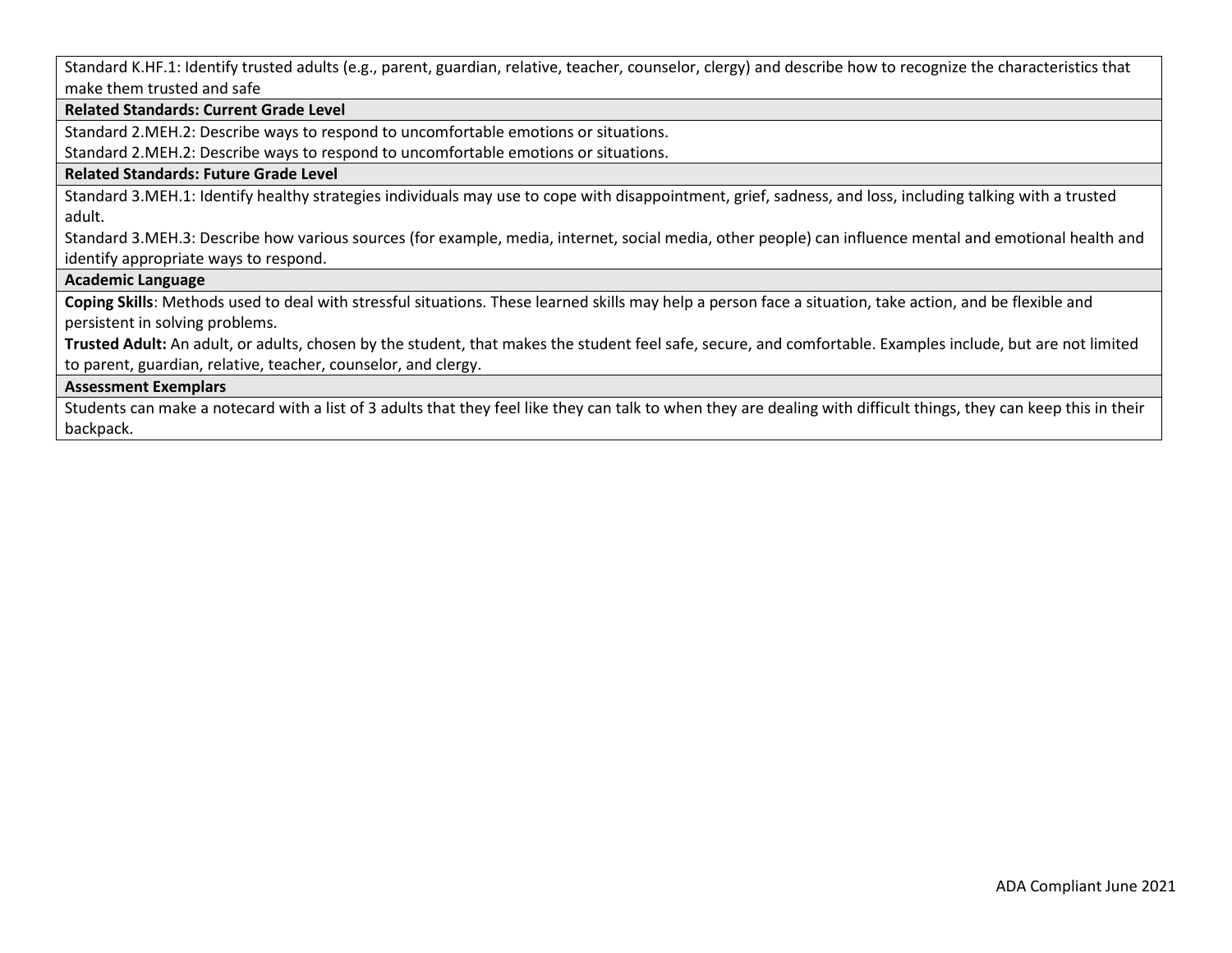# **Strand 3: Safety and Disease Prevention (SDP)**

Goal: Students will learn how practices and behaviors contribute to good health.

# **Standard 2.SDP.1**

Explain how products (for example, sun protection, hygiene products, sports equipment, seatbelts, booster seats) can contribute to personal health.

#### **Concepts and Skills to Master**

- Identify the health benefits of various health products/equipment.
- Explain why certain products/equipment are needed for health and safety.

# **Critical Background Knowledge**

Standard 1.SDP.1: Understand how proper use of equipment (for example, helmets, sports equipment, seat belts, booster seats) helps protect from injury.

# **Related Standards: Current Grade Level**

Standard 2.SDP.3: Describe reasons why people visit a healthcare provider (for example, doctor, dentist, counselor).

#### **Related Standards: Future Grade Level**

Standard 3.SDP.1: Explain and practice procedures to follow in case of emergency which may include fire, earthquake, lock down, lock out, evacuate, and shelter in place for school, home, and community settings. Describe how to react and promptly report to a trusted adult or emergency services.

### **Standard 2.SDP.2:**

Identify personal behaviors that contribute to safe or unsafe use of technology.

#### **Concepts and Skills to Master**

- Discuss safe behaviors when using technology.
- List safe and unsafe uses of technology.

#### **Critical Background Knowledge**

Standard 1.SDP.3: Recognize the importance of using electronic devices only with trusted adult supervision.

# **Related Standards: Current Grade Level**

Standard 2.HF.3: Identify ways to set, recognize, respect, and communicate personal boundaries.

#### **Related Standards: Future Grade Level**

Standard 3.SDP.3: Describe safety guidelines for internet and social media and describe various ways the media can influence thoughts and feelings that may lead one to take unnecessary risks (for example, dangerous activities, unsafe challenges, purchasing choices, eating behaviors).

### **Standard 2.SDP.3**

Describe reasons why people visit a healthcare provider (for example, doctor, dentist, counselor).

#### **Concepts and Skills to Master**

• List reasons to see different health care providers (e.g., dentist, doctor, counselor, optometrist). Describe why this is important.

# **Critical Background Knowledge**

Standard 1.SDP.4: Describe behaviors that may prevent and reduce the risk of disease.

#### **Related Standards: Current Grade Level**

Standard 2.SDP.1: Explain how products (for example, sun protection, hygiene products, sports equipment, seatbelts, booster seats) can contribute to personal health.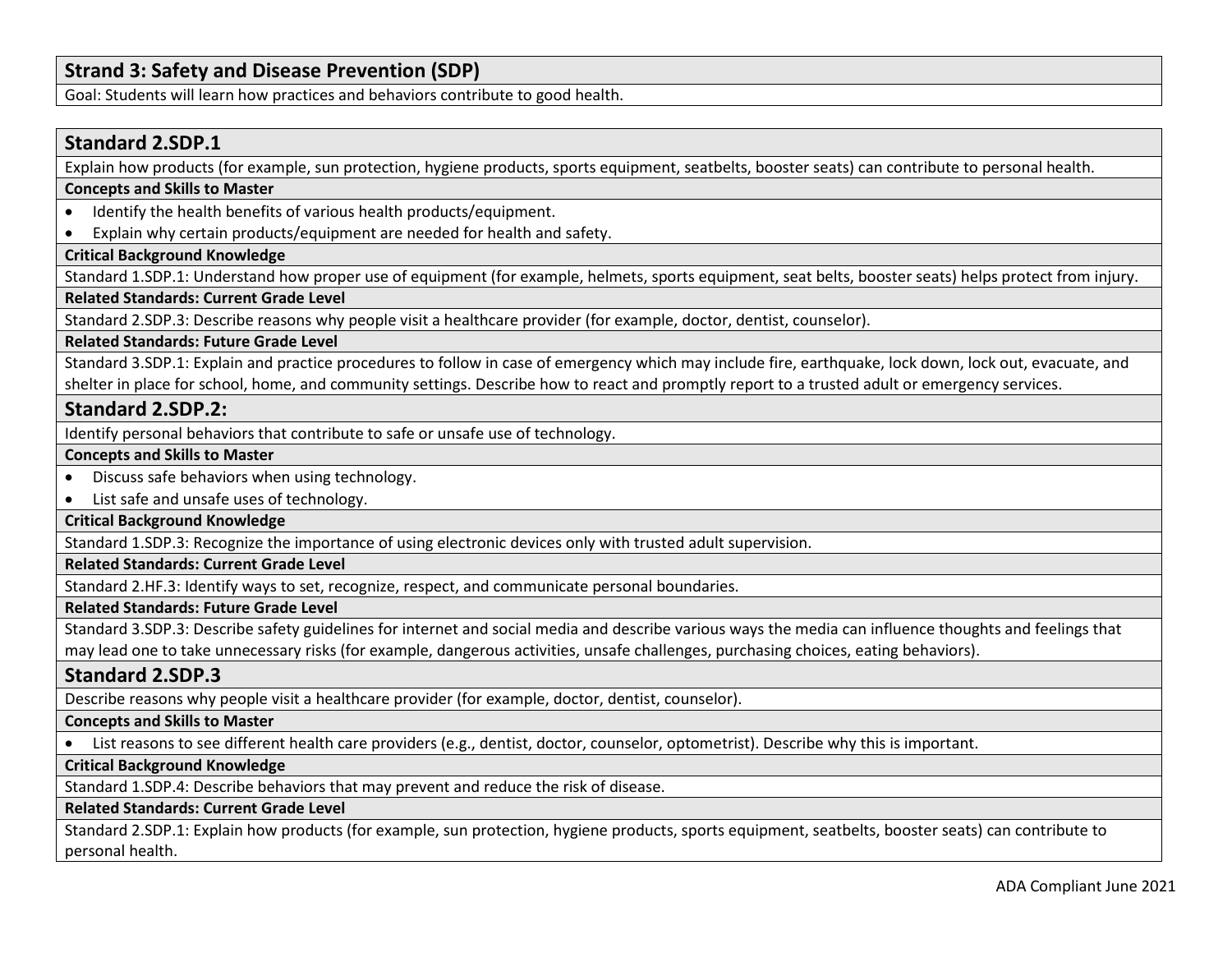#### **Related Standards: Future Grade Level**

Standard 4.SDP.5: Explain facts about common chronic health conditions (for example, asthma, diabetes, allergies, anaphylaxis, seizures) and discuss empathy towards individuals living with these conditions.

#### **Standard 2.SDP.4**

Identify ways people can avoid coming in contact with another person's blood and bodily fluids.

#### **Concepts and Skills to Master**

• Discuss practical and impractical ways to avoid contact with bodily fluids. Locate where supplies can be found, and who can use them, to avoid bodily fluids (e.g., gloves, Band-Aids, paper towels, cleaning products).

### **Critical Background Knowledge**

Standard 1.SDP.4: Describe behaviors that may prevent and reduce the risk of disease.

**Related Standards: Current Grade Level**

Standard 2.SDP.2: Identify personal behaviors that contribute to safe or unsafe use of technology.

#### **Related Standards: Future Grade Level**

Standard 3.SDP.4: Describe procedures to follow when encountering another person's blood or other bodily fluids.

#### **Academic Language**

**Universal Precautions**: Approach to infectious control to treat all human blood and certain body fluids as if they were known to be infectious for pathogens. See [Health Terms and Law and Policy for](https://schools.utah.gov/file/79acf6fe-5e26-4f46-9374-116b785e9147) Health Education for more details

### **Assessment Exemplars**

Students will be able to create a poster which will highlight 4 products that can contribute to personal health and explain how each does.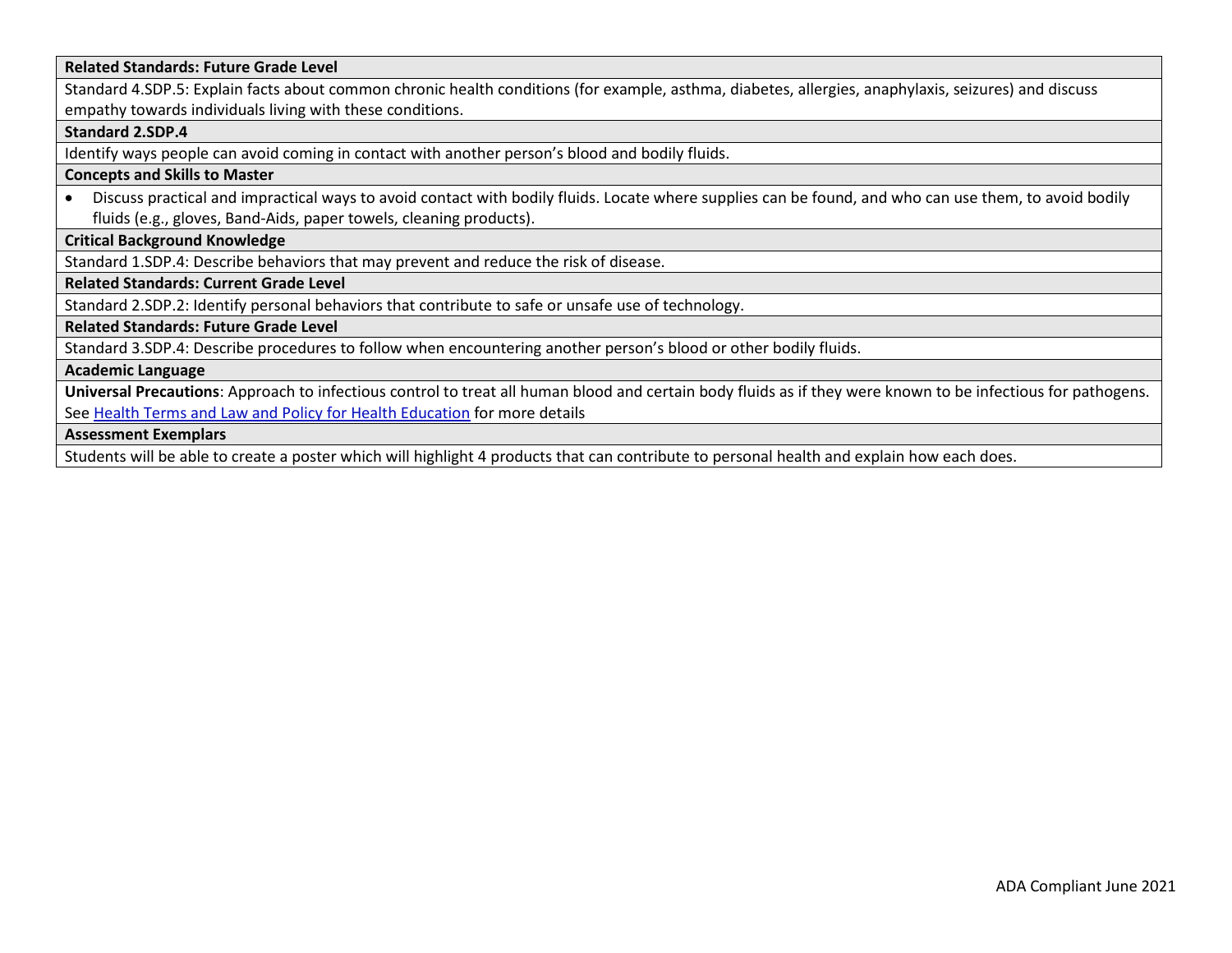# **Strand 4: Substance Abuse Prevention (SAP)**

Goal: Students will learn how to refuse specific substances and understand the health risks associated with harmful substances.

#### **Standard 2.SAP.1**

Recognize the health implications of harmful substances and demonstrate how to refuse alcohol, tobacco, nicotine, and other substances.

#### **Concepts and Skills to Master**

- List a variety of harmful substances.
- Discuss way harmful substance can lead to poor mental, physical or social health.
- Practice ways to refuse harmful substances.

### **Critical Background Knowledge**

Standard 1.SAP.1: Compare and contrast the difference between helpful and harmful substances.

### **Related Standards: Current Grade Level**

Standard 2.SAP.2: Describe the role medications play in wellness and identify what is helpful or harmful.

#### **Related Standards: Future Grade Level**

Standard 3.SAP.1: Demonstrate how to respond when approached by an individual and asked to make a poor choice.

Standard 3.SAP.3: Examine the consequences to the brain, body and lungs when oxygen is limited through inhaling substances (for example, smoking, vaping, inhalants, candy, dust, pollutants).

Standard 3.SAP.4: Examine the consequences to the brain and body when harmful substances are ingested (for example, intoxicants, energy drinks, chemicals, poisons).

#### **Standard 2.SAP.2**

Describe the role medications play in wellness and identify what is helpful or harmful.

#### **Concepts and Skills to Master**

• Discuss common medications that kids use. Talk about times they can be helpful and times they are harmful.

#### **Critical Background Knowledge**

Standard 1.SAP.2: Explain the importance of only taking medicine with adult supervision.

### **Related Standards: Current Grade Level**

Standard 2.SAP.1: Recognize the health implications of harmful substances and demonstrate how to refuse alcohol, tobacco, nicotine, and other substances.

**Related Standards: Future Grade Level** 

Standard 4.SAP.4: Describe the appropriate use of medicines (overthe-counter [OTC] and prescription) and potential dangers of drug interactions.

#### **Academic Language**

**Medicine:** something used for treatment or prevention of disease.

**Nicotine:** A colorless, poisonous compound occurring naturally in the tobacco plant. It is used in medicine and as an insecticide, and it is the substance in tobacco products, electronic cigarettes, and vaping devices to which smokers can become addicted.

#### **Assessment Exemplars**

2.SAP.1: Create a video of your students talking about the dangers of drugs and other harmful substances. Have half of the students show on the video how to refuse these substances and have the other half of the students share why drugs and alcohol can hurt them. If students need help knowing what to say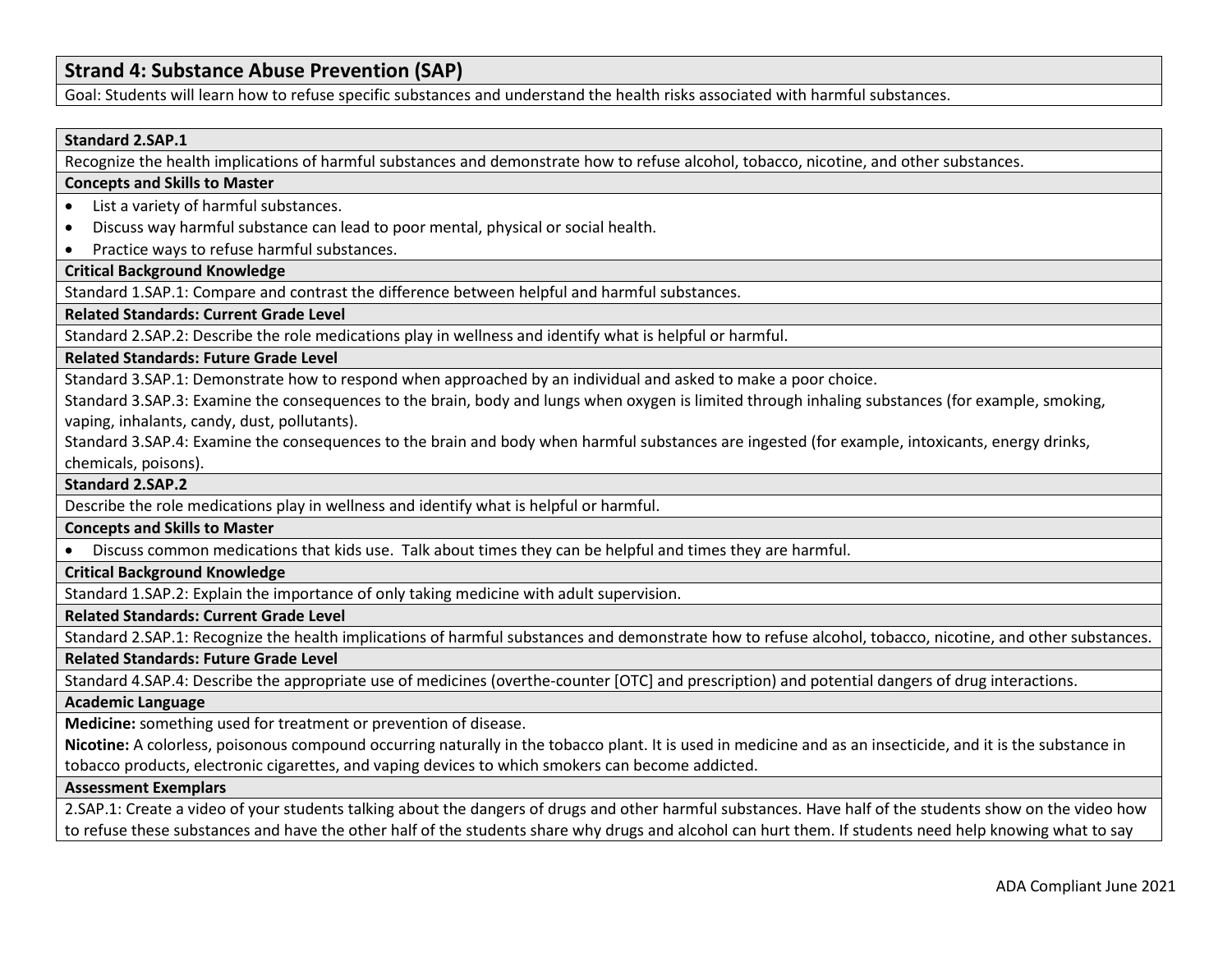for the video, talk with them before recording them so they feel confident in their answer. After the video is completed make sure to show this to the students. It may be a great opportunity to have a community event about drug awareness.

# **Strand 5: Nutrition (N)**

Goal: Students will understand nutritional terms and learn internal and external influences on eating.

# **Standard 2.N.1**

Identify food and beverage choices that contribute to good health.

#### **Concepts and Skills to Master**

• List healthy and unhealthy choices of food and beverages.

• From pictures or food models, categorize foods and beverages as healthy or unhealthy.

# **Critical Background Knowledge**

Standard 1.N.1: Recognize major food groups, including water, and list a variety of healthy foods in each group.

# **Related Standards: Current Grade Level**

Standard 2.N.2: Define calorie as a measurement of energy and describe how calories are necessary for good health.

Standard 2.N.3: Recognize the signals the body sends when hungry or full.

Standard 2.N.4: Identify how family, peers, culture, and media influence eating habits.

### **Related Standards: Future Grade Level**

Standard 3.N.1: Demonstrate healthy behaviors to maintain or improve personal nutrition, fitness, and oral health including encouraging healthy food behavior and physical activity.

# **Standard 2.N.2**

Define calorie as a measurement of energy and describe how calories are necessary for good health.

# **Concepts and Skills to Master**

- Define calorie.
- Discuss how your body needs and uses calories for daily function and during activity.

# **Critical Background Knowledge**

Standard 1.N.2: Identify foods and beverages that are healthy choices for the body and explain the importance of choosing healthy foods at each meal.

# **Related Standards: Current Grade Level**

Standard 2.N.1: Identify food and beverage choices that contribute to good health.

**Related Standards: Future Grade Level** 

Standard 3.N.2: Identify healthy foods, including snacks, in appropriate portion sizes.

Standard 4.N.2: Locate key nutrition items on nutrition facts label.

# **Standard 2.N.3**

Recognize the signals the body sends when hungry or full.

#### **Concepts and Skills to Master**

• Discuss ways to recognize the feeling of full before it is uncomfortable.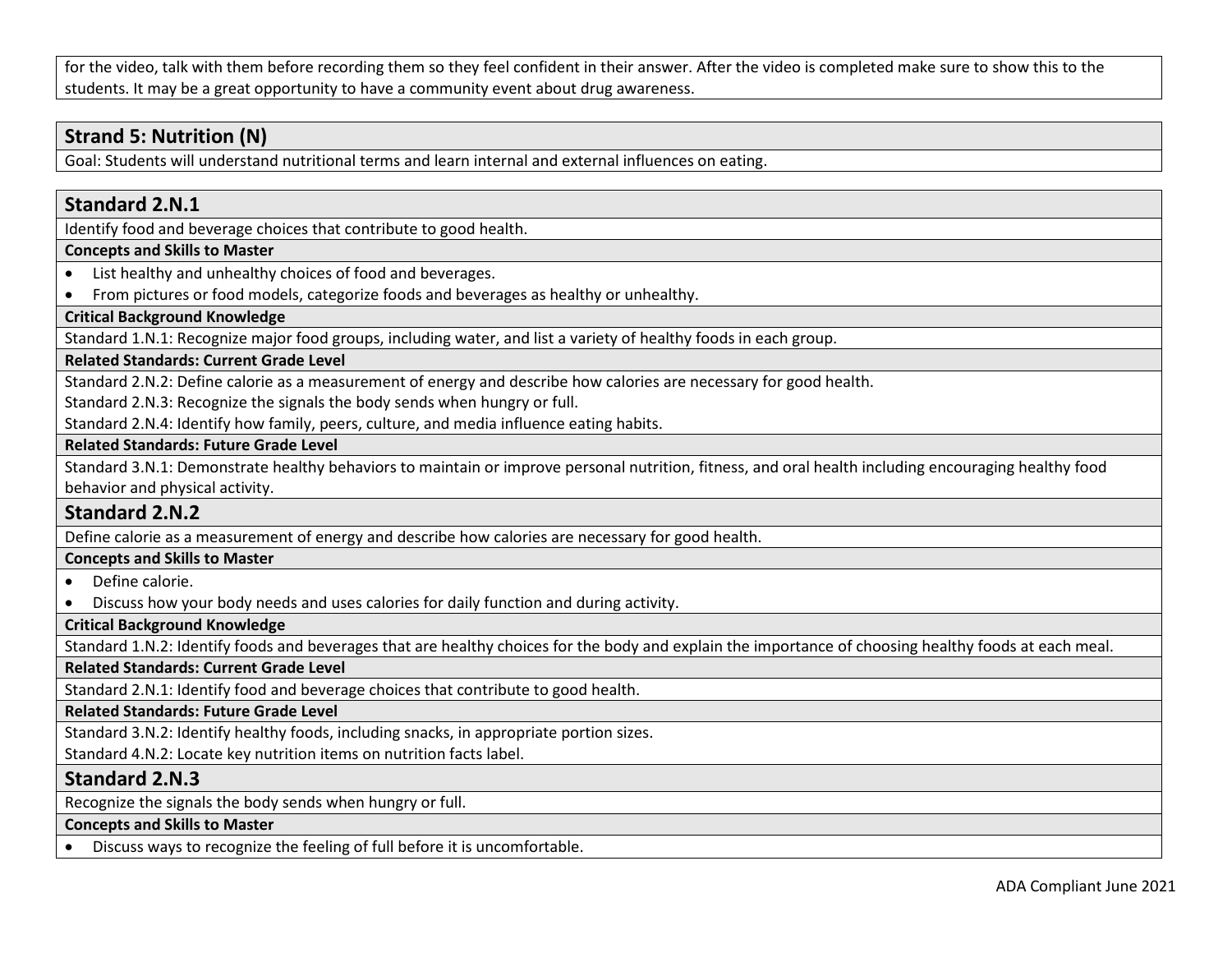• Identify the difference between hungry and other emotions (e.g., bored, stressed, sad).

### **Critical Background Knowledge**

N/A

#### **Related Standards: Current Grade Level**

Standard 2.N.1: Identify food and beverage choices that contribute to good health.

### **Related Standards: Future Grade Level**

Standard 5.N.3: Differentiate between appetite and hunger.

# **Standard 2.N.4**

Identify how family, peers, culture, and media influence eating habits.

# **Concepts and Skills to Master**

- Identify the influence food commercials and advertisements have on personal habits.
- Discuss the influence family and culture has on eating habits.

**Critical Background Knowledge**

Standard 1.N.4: Recognize not all food products advertised or sold are healthy.

#### **Related Standards: Current Grade Level**

Standard 2.N.1: Identify food and beverage choices that contribute to good health.

Standard 2.HF.2: Recognize when assistance is needed in making decisions.

#### **Related Standards: Future Grade Level**

Standard 3.N.4: Discuss how family, peers, culture, and media influence eating habits.

#### **Academic Language**

**Appetite**: A desire for food or drink, sometimes a specific food or drink; can be physical or psychological.

**Calorie:** A unit of heat energy. Used to measure the energy content of food and activity.

**Culture**: Social behavior, attitudes, customs, beliefs, and norms found in human societies.

**Eating Habits**: Why and how people eat, which foods they eat, and with whom they eat, as well as the ways people obtain, store, use, and discard food.

Individual, social, cultural, religious, economic, environmental, and political factors all influence people's eating habits.

**Food Behavior:** How people choose, consume, sell, and buy food. People's actions toward food.

**Hunger:** A feeling of discomfort or weakness caused by a lack of food, coupled with the physical need to eat.

**Media**: Includes all print, online, social, radio and television media sources.

### **Assessment Exemplars**

Students will be able to create a poster (divided into 4 sections) to share in a Socratic seminar (or small groups) which compares at least 5 healthy vs. 5 unhealthy food and beverage choices in the top two boxes. In the 3rd box they will define a calorie and explain why they are necessary for good health. In the 4th quadrant they will contrast how the body signals when it is hungry or full.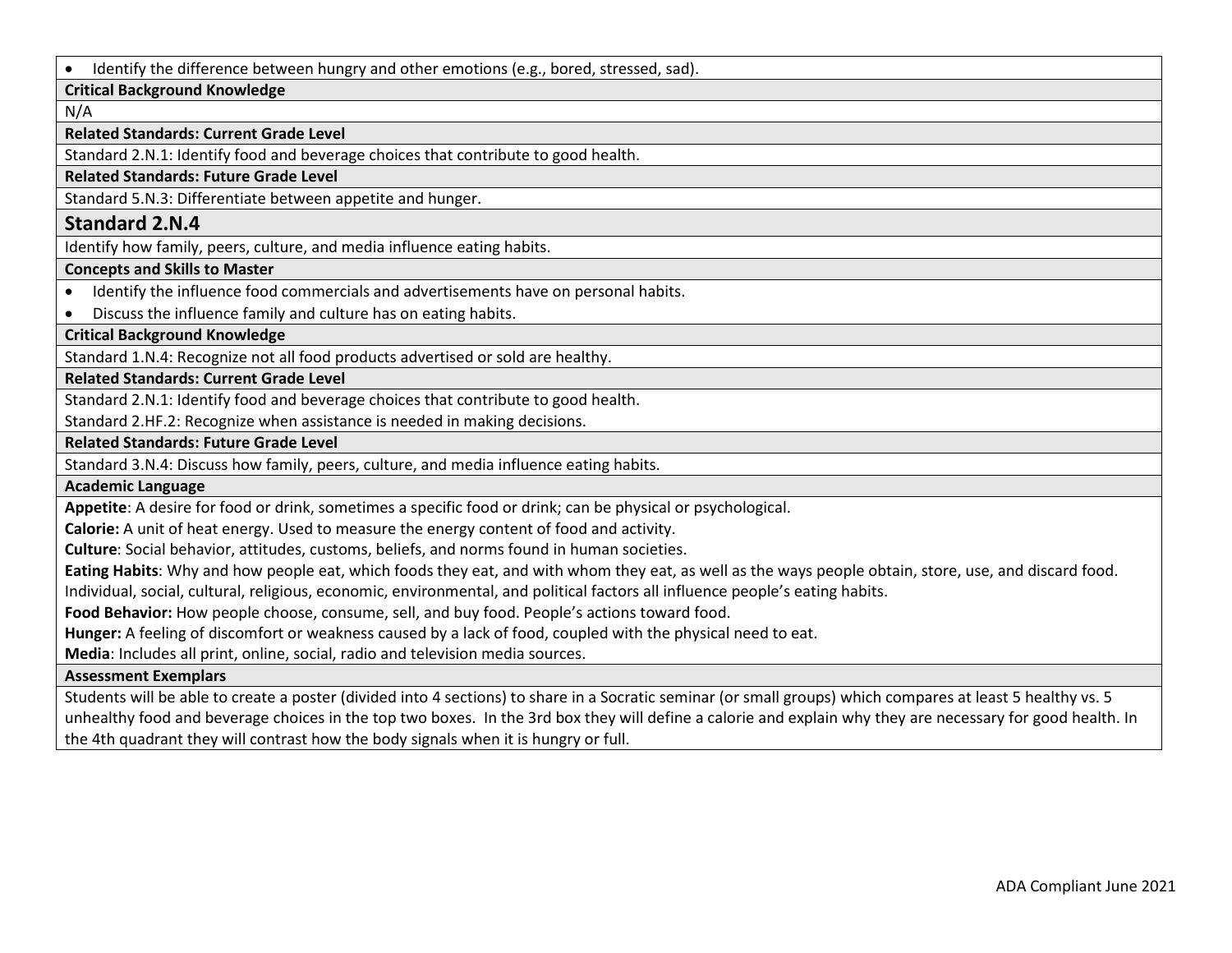# **Strand 6: Human Development (HD)**

Goal: Students will learn basic anatomy and universal precautions. Utah Code requires parental notification for instruction on child sexual abuse prevention.

# **Standard 2.HD.1**

Identify the proper names for body parts.

#### **Concepts and Skills to Master**

- Match the proper names of body parts to a body diagram.
- In a letter home, include resource for families to discuss body parts, private/not private, and abuse prevention at home. It is important to teach children the names of genitals, just like the names of other body parts. This teaches that the genitals, while private, are not so private that you can't talk about them.
- Discuss how it is important to call body parts by its real name and talk about respect for your body.

# **Critical Background Knowledge**

N/A

#### **Related Standards: Current Grade Level**

Standard 2.HD.2: Discuss how to clearly say no, leave a situation or interaction, and identify and talk with a trusted adult when feeling uncomfortable, afraid, or unsafe.

Science LS1.A Standard 2.2.2: Plan and carry out an investigation of the structure and function of plant and animal parts in different habitats. Emphasize how different plants and animals have different structures to survive in their habitat.

#### **Related Standards: Future Grade Level**

Standard 3.HD.2: Identify the building blocks of the human body (for example, cells, tissues, organs, organ systems, organisms)

Standard 4.HD.1: Describe the skeletal and muscular systems and their basic functions.

# **Standard 2.HD.2**

Discuss how to clearly say no, leave a situation or interaction, and identify and talk with a trusted adult when feeling uncomfortable, afraid, or unsafe.

#### **Concepts and Skills to Master**

- Create scenarios and ask students to brainstorm things they could say and do to get themselves out of that situation.
- Teach students that no one has the right to touch their bodies if they don't want that to happen. Students should also learn to respect the right to privacy of other people (Prevent Child Abuse Utah has curriculum for this).

### **Critical Background Knowledge**

Standard 1.HD.4: Discuss how to clearly say no, leave a situation or interaction, and identify and talk with a trusted adult when feeling uncomfortable, unsafe, or afraid.

### **Related Standards: Current Grade Level**

Standard 2.HF.3: Identify ways to set, recognize, respect, and communicate personal boundaries.

Standard 2.HD.1: : Identify the proper names for body parts.

# **Related Standards: Future Grade Level**

Standard 3.HD.3: Discuss how to clearly say no, leave a situation or interaction, and identify and talk with a trusted adult when feeling uncomfortable, afraid, or unsafe.

### **Academic Language**